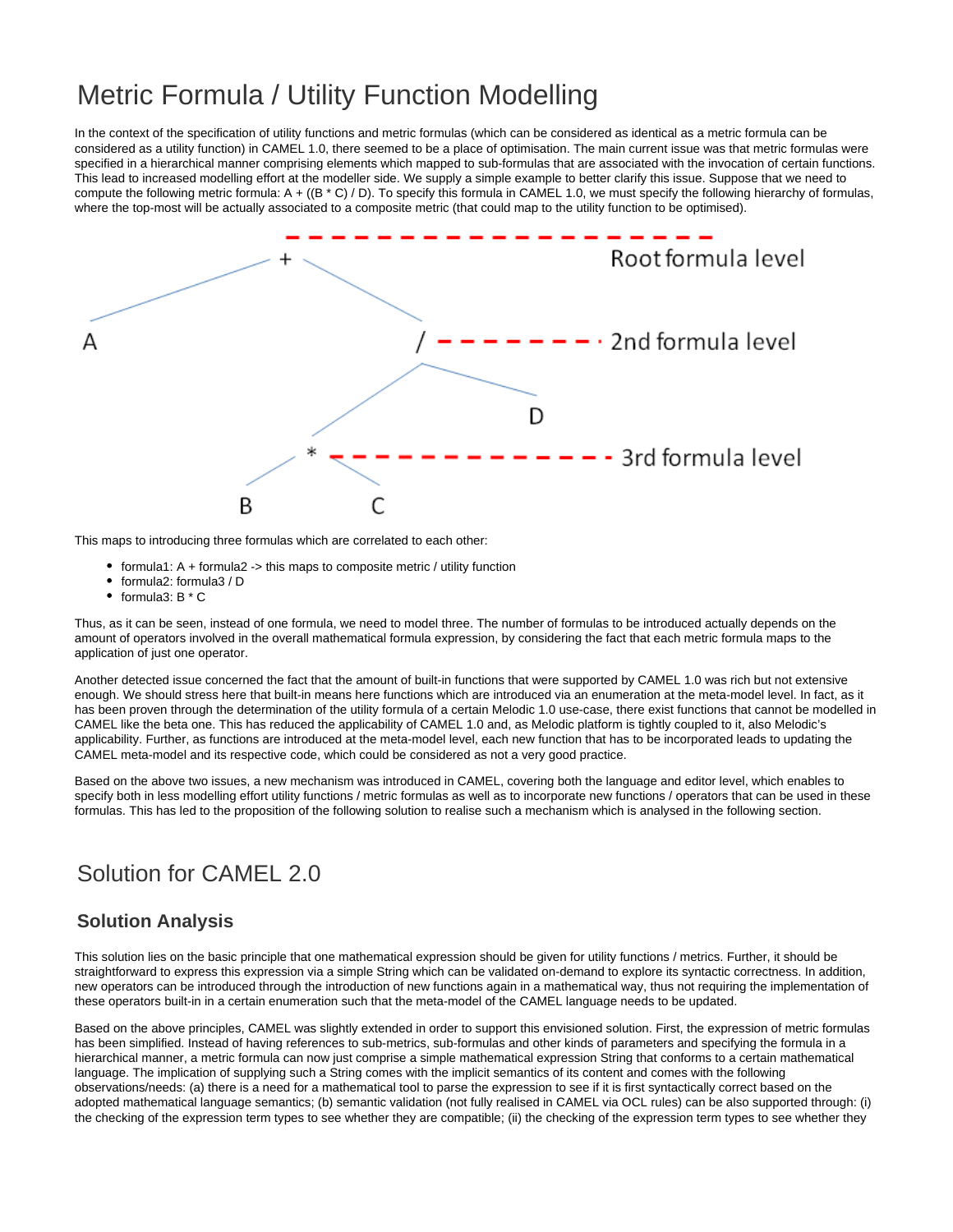map to terms already defined in CAMEL. Concerning (i), there is a need to check whether there is an expression where, for example, most of the terms are reals but there is one metric which has a string-based value type. In the context of the second semantic validation checking, there can be the case that there is a mispelling or a mentioning of a metric or function which has not been yet defined in CAMEL.

We should stress here that we accompany the specification of String-based formulas with an automatic generation of references to the sub-components (i.e., component metrics) of composite metrics. This has been realised at the editor level. This enables the modeller to have a clear view of what is being specified at the hierarchical level while enables the detection of metric specification cycles which can lead to the semantic invalidity of the respective metric model being specified (which is highlighted via appropriate editor messages).

A second change in CAMEL comes with the introduction of a new concept called Function. This concept represents the function or operator that can be used in a metric formula expression. It is actually expressed via a name as well as a String expression that encapsulates the definition of the function according to the language adopted by the mathematical tool supported by the platform. The introduction of this concept means that there is not any more the need for introducing a function enumeration at the meta-model level of CAMEL. On the contrary, functions are now specified at the model level which enables not to update constantly the CAMEL meta-model when the need to introduce a new function is raised. In addition, this maps to a certain flexibility in defining functions in the sense that there is no need to specify all the built-in functions of the mathematical language adopted. Instead, the modeller should concentrate only in the definition of new functions, which can be called as user-defi ned.

By continuing the previous example, suppose that the expression part B\*C is replaced with a power operator application over B and C, i.e., POW(B,C). Further, suppose that POW does not belong to the built-in functions of the mathematical tool that is adopted for the parsing of CAMEL's mathematical expressions. This means that POW needs to be defined via a new Function. To this end, the modeller in CAMEL 2.0 would have to specify 2 main elements:

- $\bullet$  the intended formula via the expression String: "A + (POW(B,C) / D)"
- the new function that is utilised by this formula which will be called POW while its body will be expressed as a String based on the language of the adopted mathematical tool. For instance, the body in Java-language style could be the following:

```
res = B;
for (int i = 2; i <= C; i++) res *= B;
return res;
```
On the other hand, by relying on the textual syntax of CAMEL, the following fragment shows how both the formula and the respective function could be specified in a certain metric model (where not all details in the elements being visualised have been given for space economy reasons):

```
camel model xxx{
metric model yyy{
function pow{
expression "X^Y"
arguments [X, Y]
}
composite metric zzz{
formula: ("A + (pow(B,C) / D)")
}
}
}
```
### **Technical Details**

The above solution seems to be complete and does not require performing many modifications to the CAMEL language/meta-model. At the technical level, apart from the meta-model modifications, there is a need for the existence of a mathematical tool that should take care of mathematical formula parsing and evaluation. The use of such a mathematic tool comes with certain requirements that need to be satisfied, which include:

- capability to validate syntactically and semantically the mathematical expressions
	- the semantic validation would require taking into account terms that have been already specified in CAMEL, such as metrics and functions
	- special case holds when the value type of a metric is not given. In this case, the tool should consider that semantic validation should ignore this metric and concentrate only on terms with known value type. Ideally a warning message could be supplied which would then be communicated to the user/modeller
	- ideally the reasons for the invalidity of the expressions should be supplied these reasons could then be communicated to the user in order to modify the respective expression to make it valid